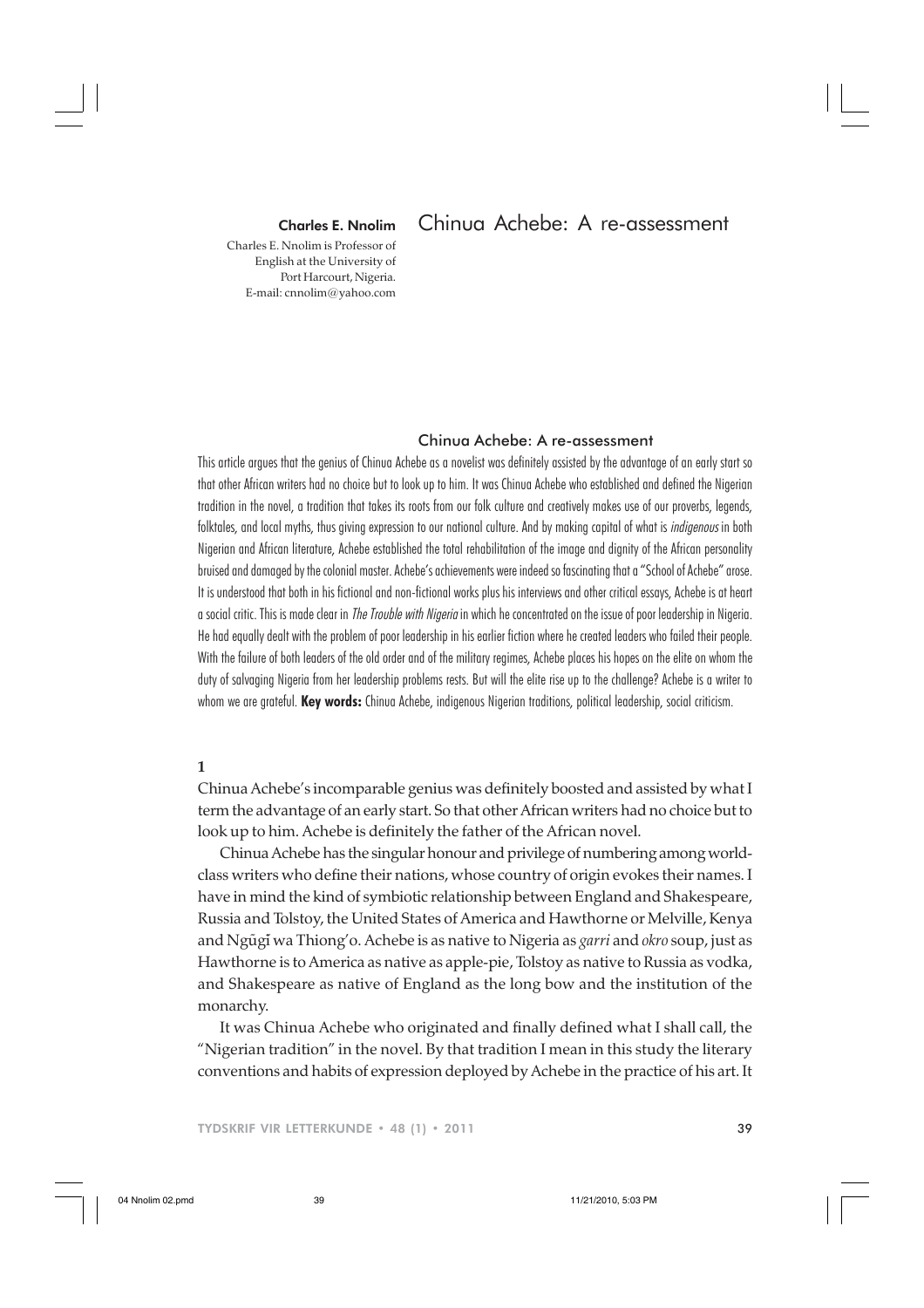subsumes other narrative techniques employed by other Nigerian writers, especially Achebe to highlight the Nigerian worldview in literature. By the Nigerian tradition in literature, I further mean that tradition which takes its roots from our literature and folkways and is given ballast by vigorous and robust recourse to our folk culture.

Since, by "tradition" we normally imply a body of beliefs, customs, sayings, literary conventions, devices and habits of expression handed down to a writer and reader from the past, by the Nigerian tradition in literature I further mean that tradition which respects, copies from, makes use of, and owes allegiance to our folk literature and creatively makes use of our local proverbs, legends, folk tales, local myths, *et cetera* in giving expression to our national culture. I go even further to mean that tradition in which the voice of immemorial community, vestiges of primordial ritual and ceremony, and a judicious blending of our folk culture form the building block of our literary expression and narrative technique.

It was Chinua Achebe who made capital of what is *indigenous* in Nigerian literature and culture. And to him goes the credit as the inaugurator of the great tradition of Nigerian literature – that tradition which highlights the dignity of our manhood and our oral heritage. Achebe is first and foremost concerned with cultural assertion and is a pioneer in what has come to be known as *cultural nationalism* in Nigerian literature, in his stressing the innate dignity of the Nigerian man and woman, and in his concern with the rehabilitation of the image of the black man bruised and distorted by European writers. In sum, when all things are considered, we must all hark back to Achebe for what is great in the tradition of Nigerian literature – that tradition which promotes our awareness of what is really great and dignified in our culture, salted with the lilt of our local proverbs, the beauty in our traditions. In sum: the total rehabilitation of the image and dignity of the black man bruised and damaged by the colonial master.

No writer paints better than Achebe the Nigerian culture and political landscape. The rural society he depicts in *Things Fall Apart* and *Arrow of God* earned for those novels, respectively, the sobriquet of *archetypal* and *situational* novels from Charles Larson (1978: 191). The image of rural Nigeria in Achebe's canon is drawn in bold relief. Anywhere in the world *Things Fall Apart* and *Arrow of God* are read – that pristine and cohesive system of existence which the intrusion of the white man came to disrupt, is made manifest. There is no Nigerian who reads *Things Fall Apart* and *Arrow of God* without a sense of nostalgia, or feeling of loss. *Things Fall Apart* and *Arrow of God* thus are the two works in which Nigeria is drawn in bold relief and re-defined as a society whose old ways of existence are lost and gone forever.

In the ingredients of his story-telling technique, Achebe does not rely on foreign images and metaphors but on what is authentically indigenous. We see this in his use of the folk tradition. As I have argued elsewhere, Achebe's works are completely Nigerian and autochthonous in his use of folklore and myth, for myths have their roots in primitive folk beliefs of a people or the nation (see Nnolim 1992).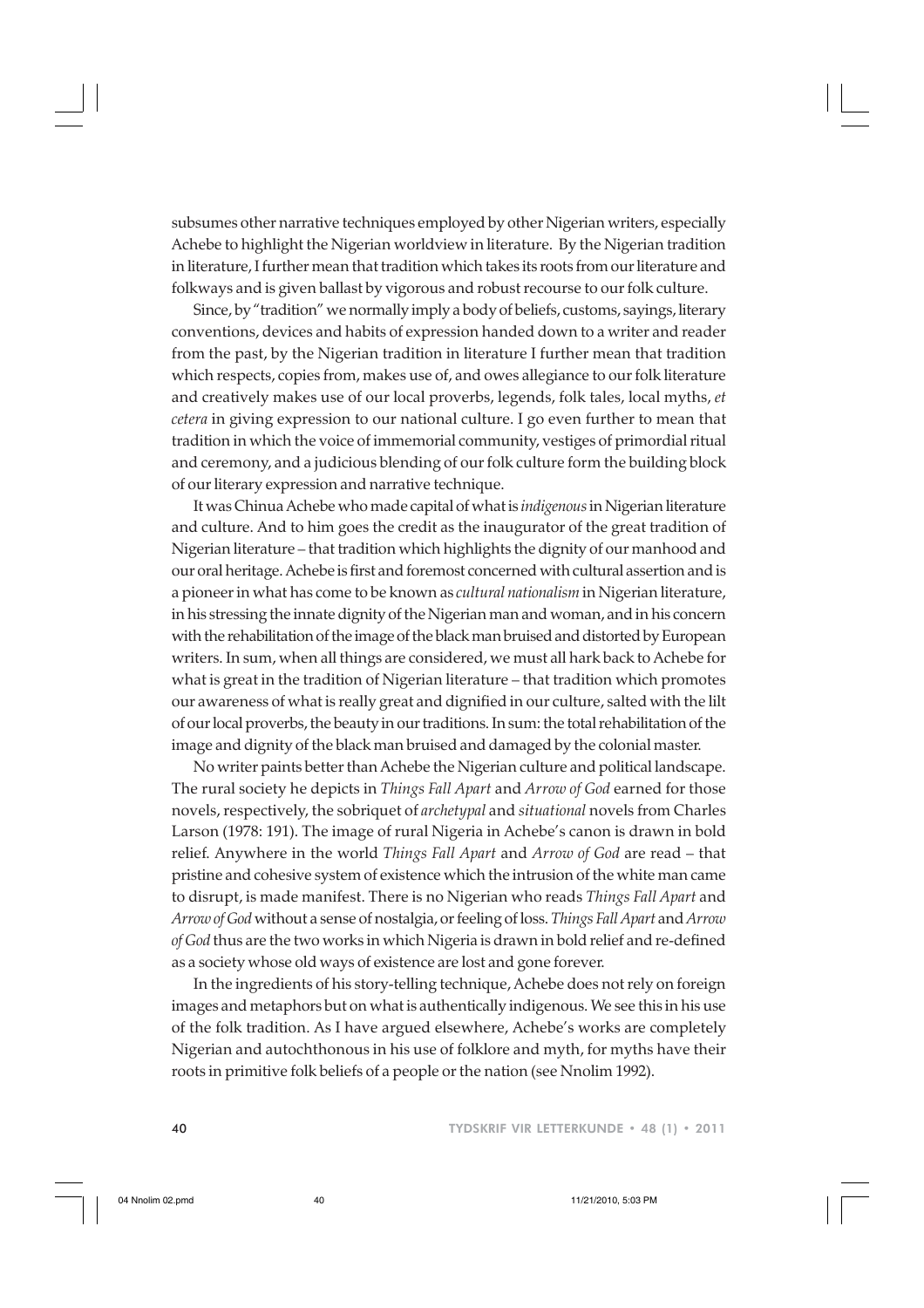Nigeria claims Achebe completely as her own in his "sons" and "daughters" – Nigerian writers who were so fascinated with the subject matter and technique which Achebe so admirably perfected that they set out consciously or unconsciously to imitate him. We speak of the "School of Achebe" as we do of no other Nigerian writer. Munonye (1983: 77) admits in an interview that he was encouraged by Achebe's success as a Nigerian writer and that he shares "with him the thrills and agonies of creations locally sourced" and "that we draw from the same environment and the characters we present to the world are children of the same soil." He further admits, "it is a fact that Chinua, for me among others, has been a big source of inspiration" and "that there is considerable similarity in the themes of our earliest full-length novels and is not a matter for any regret. The subject of culture conflict was a compelling one at the time."

We must therefore agree that John Munonye (especially in *The Only Son*), Elechi Amadi (especially in *The Concubine*), T. M. Aluko (especially in *One Man, One Wife*), Flora Nwapa (especially in *Efuru),* Onuora Nzekwu (especially in *Wand of Noble Wood)* are the most prominent among the "children" of Achebe who tried to capture Achebe's technique, and were concerned with cultural assertion.

In his interviews and non-literary outputs also, Achebe has shown himself the writer as Nigerian; in his total concern for the quality of leadership in Nigeria's body politic; and in his attempt (to the discomfiture of his admirers) to enter politics to help the ship of the Nigerian state keep afloat. Achebe as a social critic stems from his search for the right leadership for Nigeria and this informs his publication of *The Trouble with Nigeria* (1983).

# **2**

*The Trouble with Nigeria* is Achebe's non-fictional work written out of extreme frustration. It is a sort of last warning issued by Achebe to an audience that seems hard of hearing. The theme of poor leadership which takes centre stage in *The Trouble with Nigeria* may come as a surprise to scholars and literary critics who have spent several decades poring over various themes and techniques in Achebe's novels; but they need not be surprised for from *Things Fall Apart* to *Anthills of the Savannah* the one consistent concern he exhibited in each novel is the issue of leaders who, in time of crisis, fail their people. This study thus argues, that in *The Trouble with Nigeria* Achebe the novelist, finally drops his mask and comes out *in propria persona* to address readers who, over the years, while correctly appreciating the felicities embedded in his storytelling techniques have failed to grasp his message; readers who seem to have come to a packed theatre in which great drama is being enacted, and decided only to watch the audience.

I will also try to demonstrate that before the publication of *The Trouble with Nigeria* in 1983, Achebe had tried, sometimes obliquely, to draw attention to the central concern

TYDSKRIF VIR LETTERKUNDE • 48 (1) • 2011 41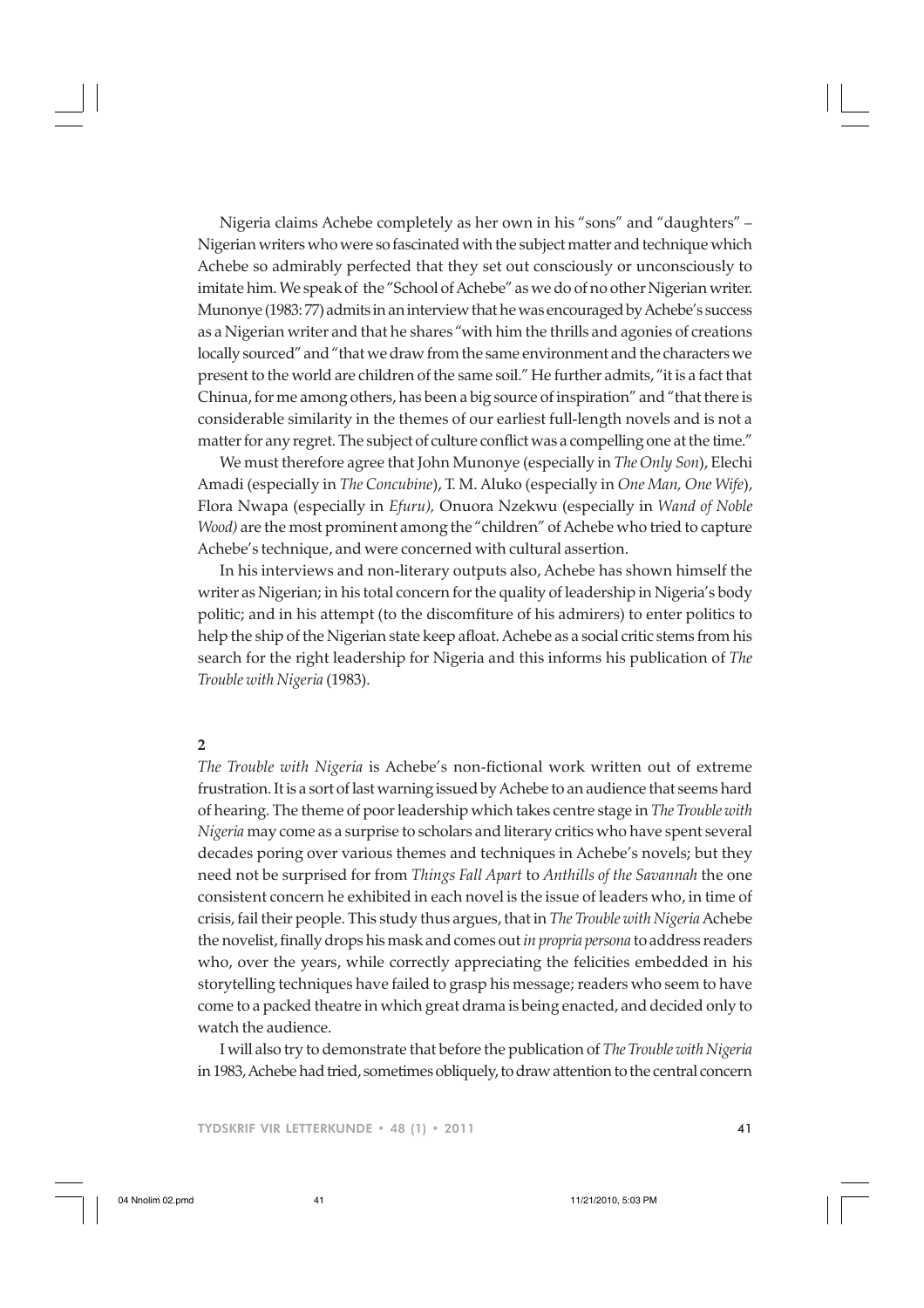of his novels – the issue of poor leadership – in his essays and public lectures, so that *The Trouble with Nigeria* was for him, a final summing up of an issue over which he thinks the last word could not be said. The leader that fails his people – what else is Okonkwo or Ezeulu or Obi Okonkwo or Chief Nanga or His Excellency, Sam, all about? All else, for Achebe, are in the periphery not in the dead centre.

To begin with, politics enters literature through what we normally term the pragmatic theory of art, through literature's affective powers, for the pragmatic theory looks at art as an end because, according to the adage: "Some men wish to change men's minds, / Others wish to change the world men live in."

As we shall see, in all his creative works and in most of his non-fictional works Achebe has demonstrated his political commitment in his works. Politics, as we know, enters literature also when the writer's concern with the public welfare is predominant, especially when the writer's concern extends beyond destinies of nations or the masses. Thus Achebe can be identified as a politically committed writer because of his concern with the fate or destiny of Igbos in particular and Nigerians and Africans in general in their collective encounter with Europe. His commitment is further evidenced in his continued concern with the future of his people after independence: through his continued expression of disenchantment with the aftermath of independence (our "mis-government of ourselves") resulting in bribery and corruption, election rigging, poor leadership, and inequities in our body politic. It will be seen that Achebe, in the end, is a writer of the political novel whose end is utopian, because the goal towards which all his novels tend is that golden era when the intellectual elite will wrest politics from the illiterate politicians and the military and create an egalitarian society free from poor leadership, bribery and corruption; for that time when politics will be played here, as in Europe and the West, according to the rules of the game; and for that time when African countries will be free from all neo-colonialist thralldom cushioned, of course, by economic abundance and the absence of want. If this view of Achebe's work is sustained, a reappraisal of what has come to be known as his philosophic pessimism will be in order, once we have established that far from being a nihilist, he holds out hopes for the future.

In thus tracing the contours of the landscape of Achebe's creative and non-fictional works, we shall be obliged to constantly look from life to art and vice versa, for the two are inseparable in Achebe's thematic concerns. "The trouble with Nigeria", he asserts "is simply and squarely a failure of leadership." He continues: "The Nigerian problem is the unwillingness or inability of its leaders to rise to the responsibility, to the challenge of personal example which are the hallmarks of true leadership" (*Trouble,* 1). But before we get carried away we should understand what Achebe means by the word "leader." I personally understand a leader to be that person in a group to whom others look up to for initiative in pursuit of group goals and one who must possess the following virtues in abundance: honesty, integrity, hard work, infectious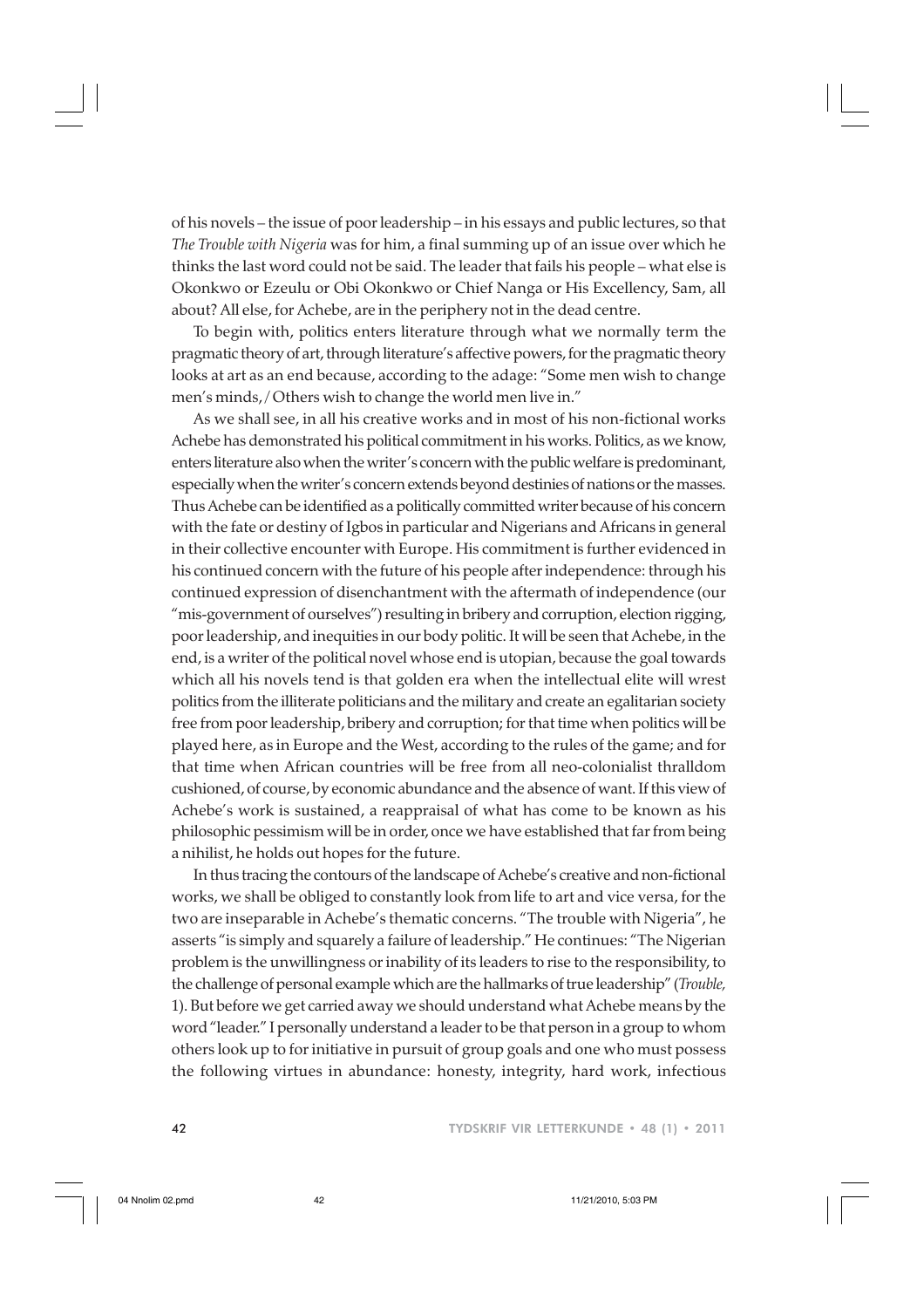enthusiasm about others and their welfare, strong moral character, humility, selfdiscipline, and patriotism, for one cannot be the right leader in a society one does not truly love enough to be willing to die for her. In Achebe's own words:

Leaders are, in the language of psychologists, role models. People look up to them and copy their actions, behaviour and mannerisms. Therefore if a leader lacks discipline, the effect is apt to spread automatically down to his followers. The less discerning among these (i.e. the vast majority) will accept his action quite simply as "the done thing" while the more critical may worry about it for a while and then settle the matter by telling themselves that the normal rules of social behaviour need not apply to those in power. (*Trouble,* 31).

In examining the above, we must for the sake of argument look at Achebe's concept of the role of the leader under these broad headings: Achebe, the writer, as leader; leadership of his fictional characters in pre-colonial and colonial times; leadership of his fictional characters in post-independence setting; pronouncements on leadership in his essays and non-fictional works. Achebe does not merely stand aside and preach about leadership. He does something about it as a writer by personal example. In "The role of the writer in a new nation" he avers: "It is inconceivable to me that a serious writer could stand aside from this debate or is indifferent to this argument which calls his humanity in question – for me at any rate; there is a clear duty to make a statement" (Achebe 1964: 158). And in his essay, "The novelist as teacher", he further says:

Here then is an adequate resolution for me to espouse – to help my society regain belief in itself and put away the complexes of the years of denigration and selfabasement […] Here, I think, my aims and the deep set aspirations of my society meet […] The writer cannot expect to be excused from the task of re-education and regeneration that must be done. In fact he should march right in front. For he is after all […] the sensitive point of his community. (Achebe 1975: 44–5).

In other words, Achebe tells us while at the same time admitting to himself that it is the duty of the writer to lead his people being "the sensitive point of his community." And in his statement below, he further tells us that no writer worth his salt will refuse to be his society's gadfly, its social critic who must have the courage of his conviction to expose and attack injustice, inequality, corruption in all its forms, and further be prepared to fight for all right and just causes. In "The African writer and the Biafran Cause," Achebe states: "It is clear to me that an African creative writer who tries to avoid the big social issues of contemporary Africa will end up being completely irrelevant, like that absurd man in the proverb who leaves his burning house to pursue a rat fleeing from the flames" and "If an artist is anything he is a human being with heightened sensitivities; he must be aware of the faintest nuances of injustice in

TYDSKRIF VIR LETTERKUNDE • 48 (1) • 2011 43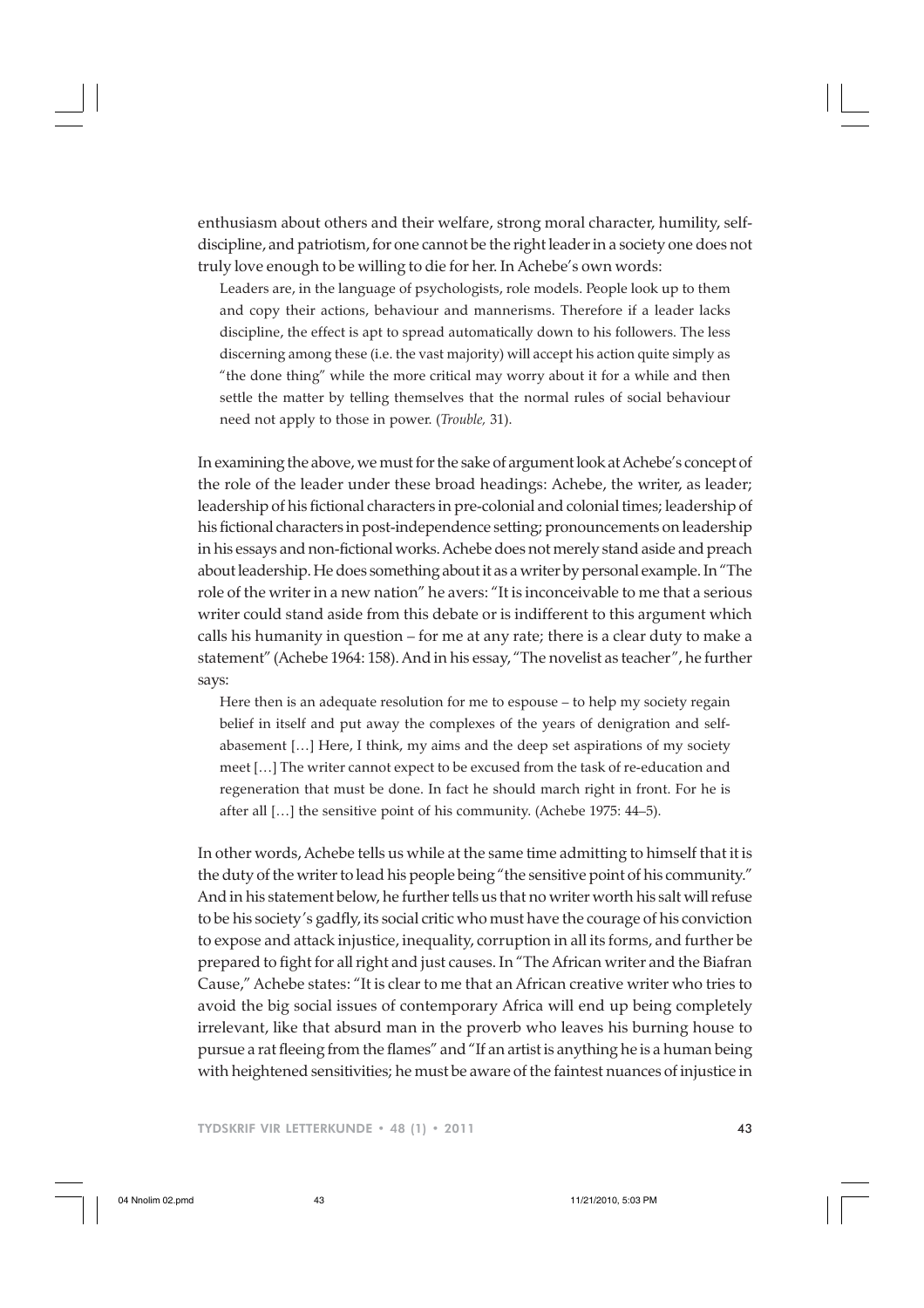human relations. The African writer cannot therefore be unaware of, or indifferent to, the monumental injustice which his people suffer." (Achebe 1975: 78, 79).

It can, therefore, be stated without equivocation or fear of contradiction that by sheer force of personal example, Achebe as a writer has carved out a leadership role for himself as "the sensitive point of his community" determined to show his people "where the rain started beating them". It must further be stressed that as a writer, Achebe has given exemplary leadership not only to his people – the Igbos – but to Nigeria, and the entire African continent. No scandal has ever touched his person; no odd quirks of genius for which others are infamous. No profligate or outlandish lifestyle both in dress and mannerisms (he does no even wear a beard); extreme restraint in the use of language both in his creative output and in debating issues close to his heart. Achebe, it is argued, is a shining example of the writer as leader who practises what he preaches.

Achebe is a good family man, a great nationalist, a true patriot, a world famous intellectual, a writer in the world class – in Igbo parlance, an eagle perched on an Iroko. There is no higher heaven to conquer. And may his inkwell never dry!

## **3**

From Achebe's ideas and example of the writer as leader, we proceed to examine the fictional leaders he created in his works reflecting the pre-colonial and colonial periods of our history. We have in mind Okonkwo of *Things Fall Apart*, and Ezeulu of *Arrow of God.* These are what I prefer to call the leaders of lost causes, tragic and heroic figures who represent the collective consciousness of the communities they represent. These are community leaders in the traditional setting who fail, not because of indiscipline or inner depravity but because, caught in the vortex of inexorable historical changes, they read the signs wrongly or upside down, and held on a moment too long to the status quo, and got swept away in the unrelenting currents of history. These personages attain their leadership position in society not through the chicanery of the smart alec but "by the strength of their arm." Their dignity and self-esteem are neither in doubt nor even threatened. They are members of the Nze and Ozo elite society, untouched by the corrupt practices that bring Obi Okonkwo and Chief Nanga so ignominiously low. It is about these dignified personages that Achebe comments:

A man's position in society was usually determined by his wealth. All the four titles in my village were taken, not given, – and each had its own price. But in those days wealth meant the strength of your arm. No one became rich by swindling the community or stealing government money. In fact a man who was guilty of theft immediately lost all his titles. Today we have kept the materialism and thrown away the spirituality which kept it in check. (Achebe 1964: 159).

44 TYDSKRIF VIR LETTERKUNDE • 48 (1) • 2011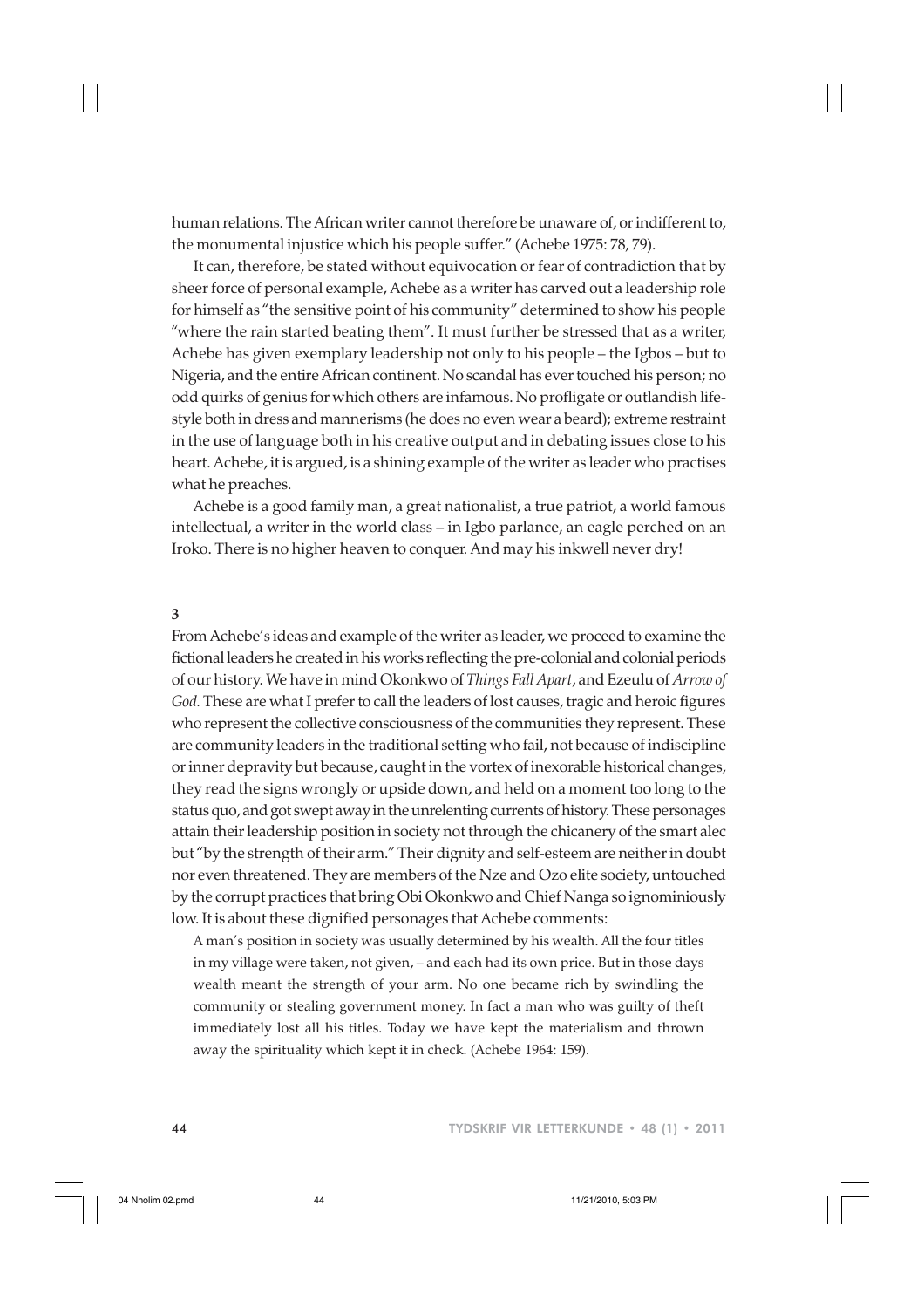For Okonkwo and Ezeulu, the ethic of traditional loyalties dictated that the people had control over their leaders and rulers through variously recognized sanctions. The communal nature of the traditional society was guided by what Mazrui (1978: 68) calls "social collectivism." That complex of loyalties which tied the individual to his own specific society which commanded his affections for his kith and kin, which aroused his protectiveness for the soil of his ancestors, which enabled him to serve and, very occasionally, to love his people.

So, why did they fail themselves and their people? Okonkwo's failure as a leader stems from the fact that he is not a man of the golden mean. Governed rather too much by his exaggerated notion of the masculine ideal, he kowtows to neither man nor the gods. Killed rather by too much action that is not tempered by reasoned dialogue with himself or his peers; too much in a haste to inquire into the whys and consequences of things; too proud to show love and affection; too afraid of being thought weak, Okonkwo fails because he is not a leader of his people whose mores he breaks, whose wise counsel he does not seek, whose cautions he squanders. A hero who lacks humility may be patriotic but his was patriotism of the iconoclast, of the foolhardy. It is, in the final analysis, not the common good that Okonkwo dies for but in the pursuit of narrow selfish interests. Okonkwo finally fails in his inability to carry his people with him and in his too much stubborn adherence to the status quo in a new world order that calls for adaptive suppleness of vision and temperament. Achebe thus blames the tragedy of Umuofia – by extension the Igbo – on bad leaders. When a leader like Okonkwo who is too strong, too proud to seek advice and compromise puts his own welfare and interests above those of the clan, the result is tragedy everywhere.

Achebe must have thought of Okonkwo as an undisciplined leader, especially in his breaking the Week of Peace. He identified indiscipline as one of the causes of poor leadership. In *The Trouble with Nigeria* (27), he describes indiscipline as "A failure or refusal to submit one's desire and actions to the recognition of orderly social conduct in recognition of the rights and desires of others. The goal of indiscipline is selfinterest, its action an abandonment of self-restraint in pursuit of the goal."

While Okonkwo's Achilles' heel is heedless action unsupported by philosophy or reasoned dialogue and compounded by indiscipline, Ezeulu's tragedy stems from too much philosophic rhetoric and reasoned dialogue ousted by the harassed course he steers between knowing what is right and doing the same. Here is a man who repeats *ad nauseam* that "a man must dance the dance prevalent in his lifetime" and that the "world is like a Mask dancing. If you want to see it well you do not stand in one place"(Achebe 1964: 46). But when, under some sort of situation ethics ten elders demand that he eat two sacred yams at their collective peril for survival of the body politic, he bluntly refused to do the dance prevalent in his time and becomes the proverbial rat that could not run fast enough and had to make way for the tortoise.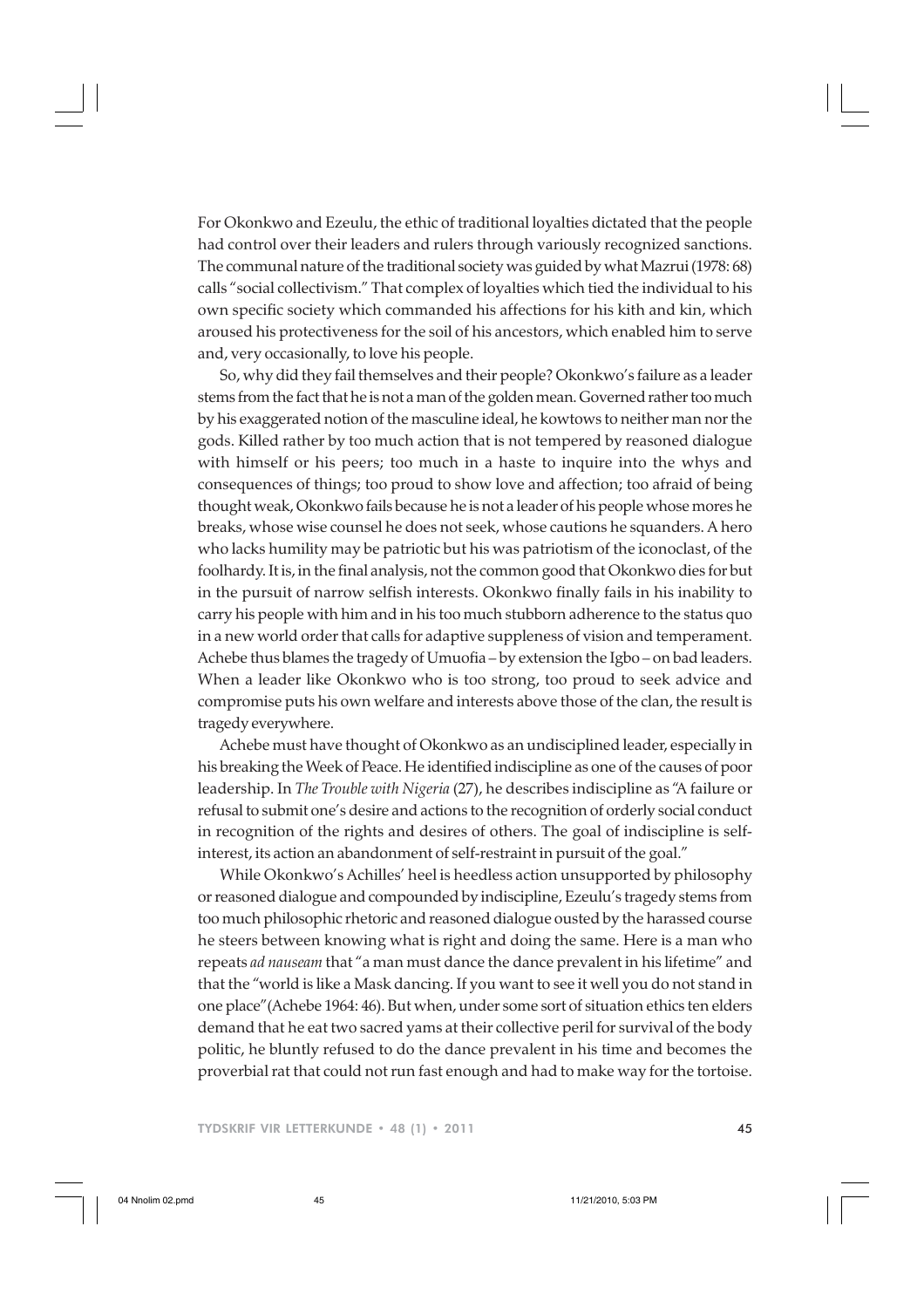Ezeulu fails as a leader because of stubbornness: the same stubborn resistance he exhibits in refusing the offer of paramount chieftaincy by the white man. The problem with Ezeulu is that he lacks tact; he has a poorly developed political instinct, and he lacks a proper sense of history as he strains after the gnat of personal power, swallowing in the process the camel of mass disaffection. He thus fails himself and fails Umuaro because he chooses to be blind to the limitations of his powers, forgetting that Ulu whose high priest he is, is not nature-god but god over Umuaro by convention and compromise and can only retain its power by adjusting to the demands of the times. Ezeulu also ignores to his peril Nwaka's warning that unless Ezeulu trod carefully, what happened at Aninta might happen at Umuaro. And we have all heard how the people of Aninta dealt with their deity when he failed them; did they not carry him to the boundary between them and their neighbours and set him on fire (*Arrow*, 31).

Thus Okonkwo and Ezeulu are two Igbo leaders of the old order who fail their people because, in times of crisis, they refuse to identify themselves with the plight of the people, preferring to pursue to the end their own narrow selfish interests: Okonkwo goes on to sign a "separate peace" through suicide; and Ezeulu abandons his people by discovering anew that he "was no more than an arrow in the bow of his god," thus losing grips on the issues of the moment and ending his days in demented dignity.

A close reading of *The Trouble with Nigeria* reveals that each chapter caption reveals an aspect of the cause for the failure of leadership in Nigeria. They are: tribalism, patriotism (or lack of it), the cult of mediocrity, indiscipline and corruption. After examining each aspect listed above, Achebe lays at the door of the elite the duty of salvaging Nigeria from its leadership problems. First, he opined that part of the problem is the lack of intellectual rigour in the governance of Nigeria. In spite of conventional opinions Nigeria has been less than fortunate in its leadership. A basic element of this misfortune is the seminal absence of intellectual rigour in the political thought of our founding fathers – a tendency to pious materialistic woolliness and self-centred pedestrianism (*Trouble*, 11). Secondly, he calls on the elite to come out of their shells to shoulder the duty of intellectual leadership of the country or we all perish:

What I am saying is that Nigeria is not beyond change. I am saying that Nigeria can change today if she discovers leaders who have the will, the ability and the vision [...] But it is the duty of the enlightened citizens to lead the way in their discovery and to create an atmosphere conducive to their emergence. If this conscious effort is not made, good leaders, like good money will be driven out by bad. (*Trouble*, 1– 2).

With the above in mind, one can only imagine Acbebe's disgust with a character like Obi Okonkwo of *No Longer at Ease*, a member of the intellectual elite to whom the Umuofia Improvement Union looks up for leadership but who woefully fails them.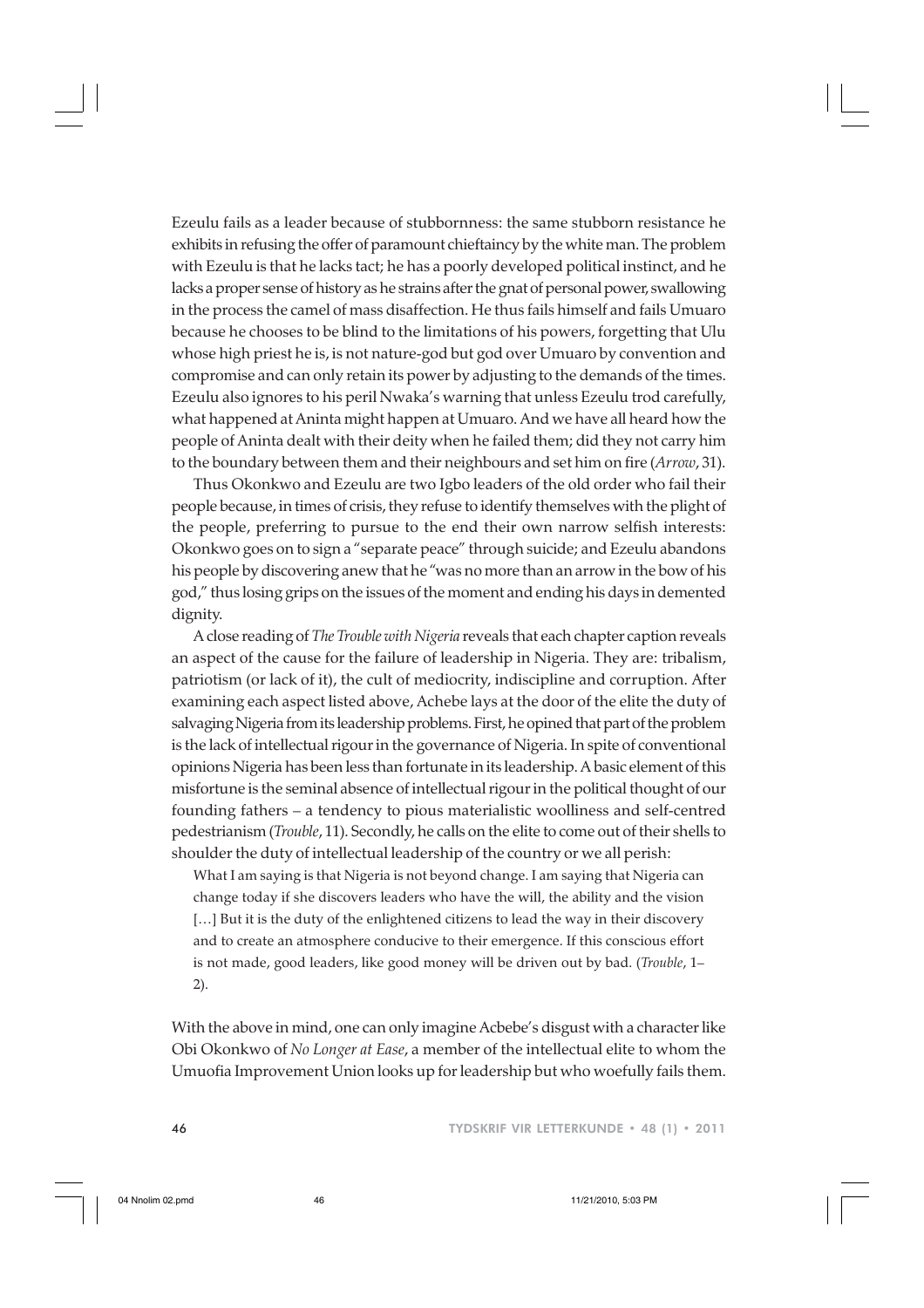Here is an educated young man clean ostensibly in limb and mind who is guilty of cowardice (why not challenge an effete custom like the Osu system and marry Clara?); who is downright immoral (helping procure a dangerous abortion on his intended); whose high idealism crumbles like a cookie on the slightest test; who is guilty of bribery and corruption against which his public utterances are clear (and when he descends to the swamps of bribe-taking, he incurs the disgust and contempt of his kith and kin, that when he decided to eat a toad he did not have the high sense of eating a fat one!).

Furthermore, he does Africa disservice by confirming Mr. Green's insulting utterance that "the African is corrupt through and through." Obi Okonkwo is thus Achebe's example of the modern intellectual elite who betrays his trust; because he cannot cope with the demands of leadership which call for high discipline, for Obi Okonkwo is at heart morally bankrupt. "Here is the Nigerian intellectual for you," Achebe seems to be saying with utter disgust.

Chief Nanga (in *A Man of the People*) joins Obi Okonkwo as bastard sons of the new cities and the urban ethos created by the white man, both victims of the discontinuities of religious and ethical allegiance to the tribe, disorientated from the rural ethos, enmeshed in bribery and corruption, worshippers at the shrine of materialism with money as their god and material wealth as their new religion. After the shenanigans of the likes of leaders like Chief Nanga and Chief Koko, Achebe said in an interview with Robert Serumaga (1967: 11): "But I think the next generation of politicians when we do have them, will have learned one or two lessons, I hope, from what happened to the first Republic. This is the only hope I have and if it turns out to be in vain, it would be terrible."

Chief Nanga and his ilk brought out into the open a landslide of abuses of the privilege of leadership: election malpractices – use of thugs, stuffing the ballot box, rigging of elections; politics of self-aggrandizement through blatant acts of bribery and corruption, contract inflation; ostentatious life style; megalomania and abuse of power.

The despair of *A Man of the People* is that Odili, the intellectual on whom we hoped for delivery, spoils his case by engaging in acts of personal vendetta and deviating from the rescue mission, which prompted his involvement in party politics. As some perceptive critics have pointed out, the two main protagonists of the novel are like the proverbial two knives in the house of a widow: the one that is sharp has no handle and the one that has a handle is not sharp. Odili with his worthwhile political ideas has no following, and Chief Nanga with a great political following is illiterate and is completely devoid of worthwhile political ideas.

The despair in *A Man of the People* stems from the fact that both the popular politician who is corrupt and the intellectual who cannot drum up enough following (with dark hints that both Odili and Max have descended to copy Chief Nanga's tactics)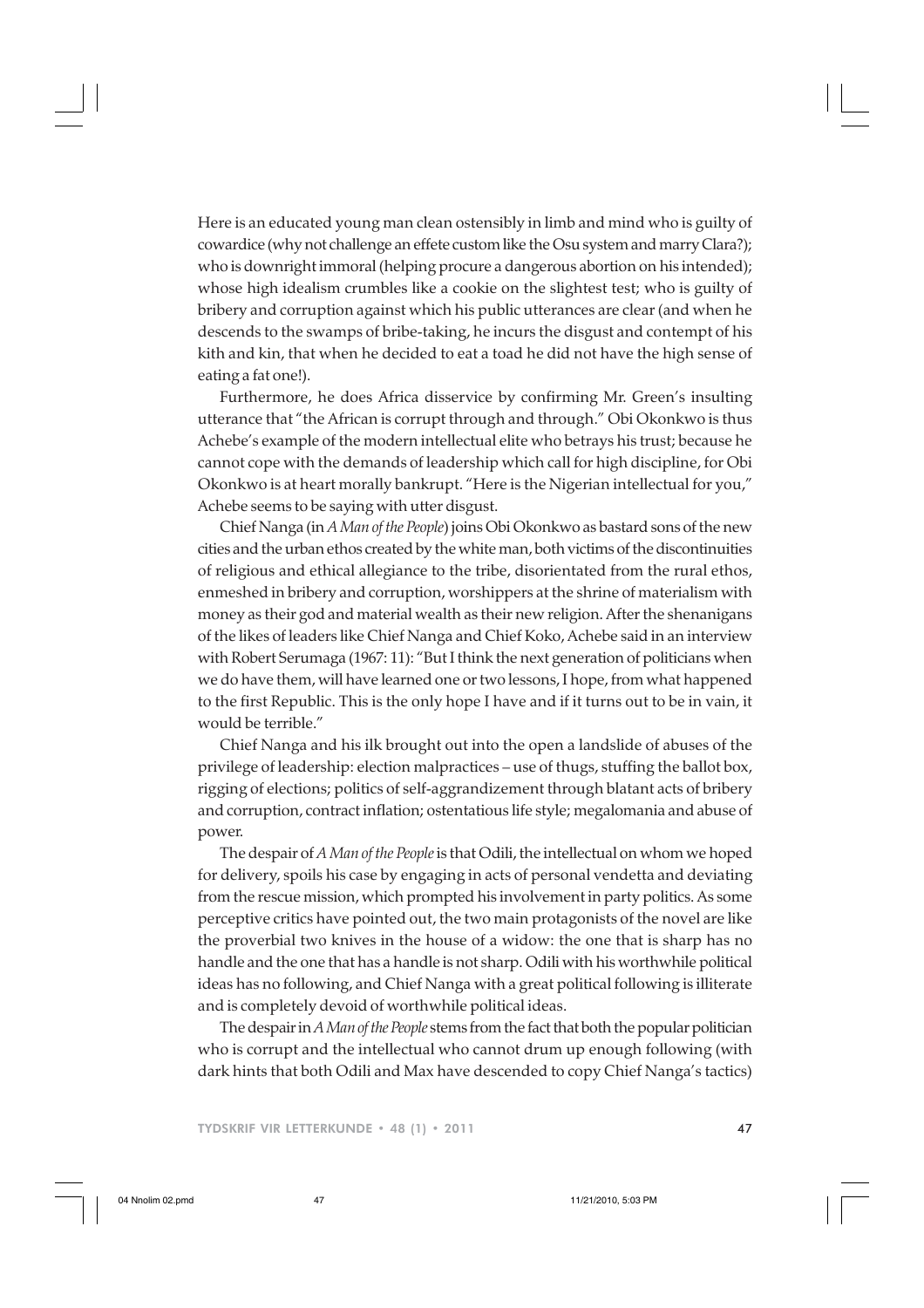have all failed us. The only salvation, a cautious hope then by Achebe was hope in the military to be our only solution, hence the suggested *deus ex machina* at the end of the novel through military intervention. Nevertheless, Achebe still pins his hope for the right leadership on the intellectuals.

In *The Trouble with Nigeria* (53) Achebe makes this clarion call to the intellectuals: But arduous as the task is, Nigeria's educated elite must understand that they have no choice but to address themselves to it (the leadership issue) or receive history's merciless indictment. All those enlightened and thoughtful Nigerians who wring their hands in daily anguish on account of our wretched performance as a nation must bestir themselves to the patriotic action of proselytizing for decent and civilized political values. We have stood too long on the sideline and too many of us have adopted the cynical attitude that since you cannot beat them you must join them. Our inaction or cynical actions are a serious betrayal of our education, of our historic mission and of succeeding generations who will have no future unless we save it now for them. To be educated is, after all, to develop the questioning habit, to be skeptical of easy promises and to use past experience creatively.

Those who are familiar with the events of *A Man of the People* will easily confirm that the above cry from the heart is a fleshing out of the hints given in that novel. When Chief Nanga urges Odili to "take your money and take your scholarship to go and learn more book.…" he adds intimidatingly and cynically, "and leave the dirty game of politics to us who know how to play it." Max had added as a postscript to so many things going awry in the body politics: "what else can you expect when intelligent people leave politics to illiterates like Chief Nanga?" (*Man*, 73).

I stated earlier that Achebe wrote *The Trouble with Nigeria* to spell out correctly what he had all along obliquely touched upon in his fiction. In *Anthills of the Savannah,* he demonstrates to us that he has lost hope in the ability of the military to solve our political and economic problems. *Anthills of the Savannah* is a re-engineering in fictional form of the hopes he had placed in the ability of the military to save us at the end of *A Man of the People*. In *Anthills of the Savannah*, Achebe comes close to being cynical about the administrative and political ability of the military which are more interested in the props of power than in solving the nation's problems. And, in the end, Achebe expresses disgust at the ritual and cynical method through which one military regime succeeds another. Achebe's solution: he re-pitches his tent with the intellectuals (whom the military has marginalized, intimidated and cowed) as the last hope for salvation. His hero: Ikem Osodi the fearless editor who is killed by agents of the military. His hope for the future: the intellectuals made up of the likes of Chris Oriko, the student leader, Emmanuel, and intelligent and educated women like Beatrice Okoh who takes charge of things on the death of Ikem Osodi. The era and mystique of the military, as far as Achebe is concerned, is gone forever.

48 TYDSKRIF VIR LETTERKUNDE • 48 (1) • 2011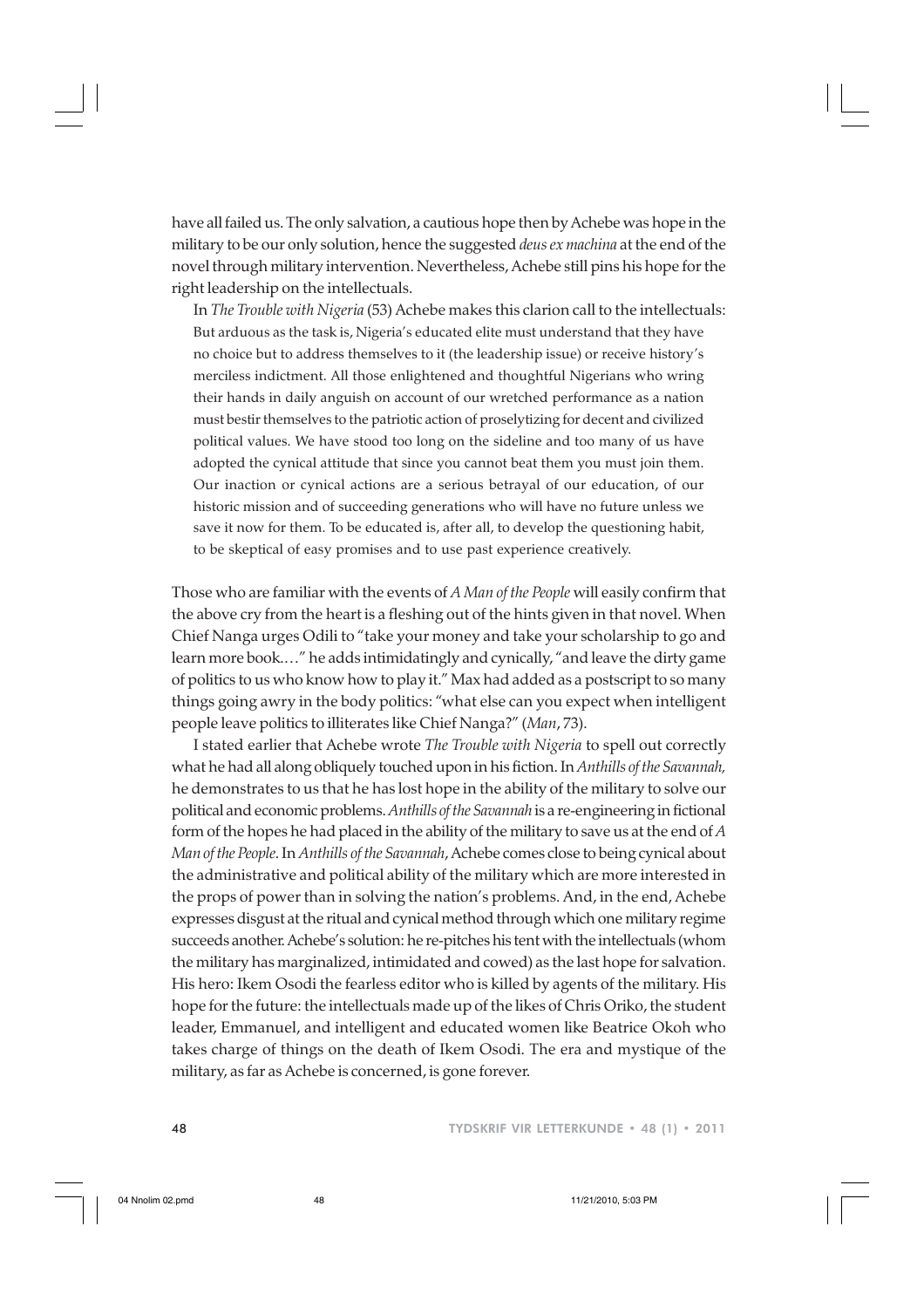In sum, throughout this study, we have looked from literature to life and vice versa in the works of Achebe in this issue of leadership and we have found no just man in a position of power. But he does profess a hope, not in the life of any of his fictional characters but in that of a leader from Kano whom he admired, Mallam Aminu Kano. Achebe tells us in the concluding page of *The Trouble with Nigeria* (63):

I can see no rational answer to the chaotic jumble of tragic-comical problems we have unleashed on ourselves in the past twenty-five years, but the example of Aminu Kano – a selfless commitment to the common people of our land whom we daily deprive and dispossess and whose plight we treat so callously and frivolously [...] When the late Prime Minister Abubakar Tafawa Balewa made the crack that if Aminu Kano were to become Prime Minister of Nigeria he would one day carry a placard and join a protest march against himself, he was paying a most profound and befitting tribute to a saint and revolutionary […] For it was indeed true that if for any reason Aminu Kano should discover that he had joined the ranks of the oppressor he would promptly and openly renounce his position and wage war on himself.

It is now evident that in all of Achebe's fictional and non-fictional output, he has all along been on a search for the right leader to lead us in our search for utopia – a utopia of reconstruction, of reinstitution, of healing the many wounds inflicted on us by the long years of colonialism and neo-colonialism, of the havoc wreaked on us and on the body-politic by our corrupt politicians and rapacious and power-drunk military leaders.

He finally pitches his hope for salvation on the intellectuals but only those intellectuals of the stamp of the late Aminu Kano – self-less, unassuming, not power drunk, a true man of the people who in spite of the trappings of power will always consider himself one with the masses.

Finally, we must not forget that Achebe as a writer founded the Association of Nigerian Authors. Who else but Achebe founded the publication *Okike* an international journal which, thanks to the editor, Ossie Enekwe (d. 2010), has endured and where many a nascent Nigerian artist, poet, or short story writer has cut his creative teeth. Who is involved in *PEN*'s Nigerian chapter more than Chinua Achebe? And have we forgotten that through him as editor of Heinemann African Writers Series many a Nigerian, nay African writer, found a footing? Achebe has, in his quiet unobtrusive manner, made himself Nigeria's public institution number one, Nigeria's national icon.

*Things Fall Apart* was numbered, not too long ago, among the world's best hundred books. Fifty years after, we all as Nigerians, nay Africans, stand on tip toes, cheering our eagle – Achebe – as he soars beyond the Iroko into the nimbus of divinity, among world-class writers of all time, clutching along with countless literary awards, the "Man Booker Prize for lifelong achievement". Achebe is a writer for whom we are grateful.

**4**